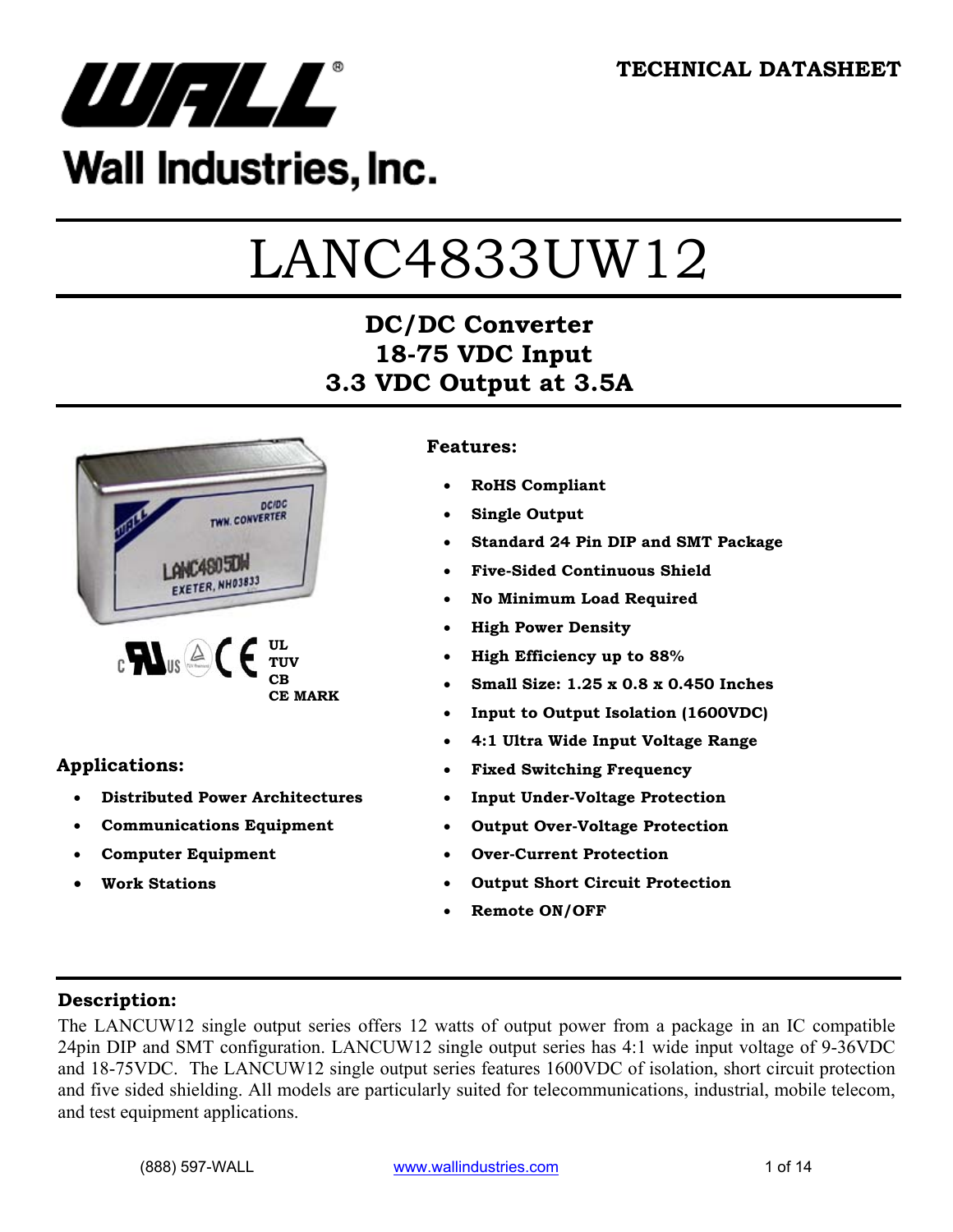

| <b>Technical Specifications</b>                           | Model No. LANC4833UW12                                                                                          |          |                                |                 |                             |
|-----------------------------------------------------------|-----------------------------------------------------------------------------------------------------------------|----------|--------------------------------|-----------------|-----------------------------|
|                                                           | All specifications are based on 25 °C, Nominal Input Voltage and Maximum Output Current unless otherwise noted. |          |                                |                 |                             |
|                                                           | We reserve the right to change specifications based on technological advances.                                  |          |                                |                 |                             |
| <b>SPECIFICATION</b>                                      | <b>Related condition</b>                                                                                        | Min      | <b>Nom</b>                     | <b>Max</b>      | Unit                        |
| Switching Frequency                                       | Test at nominal Vin and full load                                                                               |          | 400                            |                 | kHz                         |
| <b>INPUT</b> $(V_{in})$<br><b>Operating Voltage Range</b> |                                                                                                                 | 18       | 48                             | 75              | Vdc                         |
| Input Voltage (Continuous)                                |                                                                                                                 |          |                                | 80              | Vdc                         |
| Input Voltage (Transient 100ms)                           |                                                                                                                 |          |                                | 100             | Vdc                         |
| UVLO Turn-on Threshold                                    |                                                                                                                 |          | 18                             |                 | Vdc                         |
| UVLO Turn-off Threshold                                   |                                                                                                                 |          | 16                             |                 | Vdc                         |
| <b>Input Standby Current</b>                              | Nominal Vin and No Load                                                                                         |          | 20                             |                 | mA                          |
| Input Voltage Variation                                   | Complies with EST300 132 part 4.4                                                                               |          |                                | $5\overline{)}$ | V/ms                        |
| <b>Input Current</b>                                      | Nominal Vin and Full Load                                                                                       |          |                                | 301             | mA                          |
|                                                           |                                                                                                                 |          |                                |                 |                             |
| Reflected Ripple Current                                  | 5 to 20MHz, 12µH source impedance                                                                               |          | 20                             |                 | $mA_{pk\text{-}pk}$         |
|                                                           | (See the Test Setup section - pg 8)                                                                             |          |                                |                 |                             |
| <b>EFFICIENCY</b>                                         | Test at nominal Vin and full load                                                                               |          | 84                             |                 | $\%$                        |
|                                                           | (See the Test Setup section $-$ pg 8)                                                                           |          |                                |                 |                             |
| <b>OUTPUT</b> $(V_0)$                                     | Nominal Vin and Full Load                                                                                       | 3.26     | 3.3                            | 3.34            | Vdc                         |
| <b>Operating Output Range</b>                             | 0% to 100% Full Load                                                                                            | $-0.5$   |                                |                 | $\frac{0}{0}$               |
| Load Regulation (DIP Type)                                |                                                                                                                 |          |                                | $+0.5$          |                             |
| Load Regulation (SMT Type)                                | 0% to 100% Full Load                                                                                            | $-1.0$   |                                | $+1.0$          | $\%$                        |
| Line Regulation                                           | LL to HL at Full Load                                                                                           | $-0.2$   |                                | $+0.2$          | $\sqrt[0]{\!0}$             |
| Output Ripple & Noise                                     | 5Hz to 20MHz bandwidth                                                                                          |          |                                | 85              | $mV_{pk-pk}$                |
|                                                           | (See the Test Setup section - pg 8)                                                                             |          |                                |                 |                             |
| <b>Output Current</b>                                     |                                                                                                                 | $\theta$ |                                | 3.5             | $\mathbf{A}$                |
| Output Voltage Overshoot                                  | LL to HL at Full Load                                                                                           |          | $\boldsymbol{0}$               | $\overline{3}$  | $%$ Vout                    |
| Over Voltage Protection                                   | Zener diode clamp                                                                                               |          | 3.9                            |                 | Vdc                         |
| Over Current Protection                                   |                                                                                                                 |          | 150                            |                 | $%$ FL                      |
| <b>Short Circuit Protection</b>                           |                                                                                                                 |          | Continuous, automatic recovery |                 |                             |
| <b>DYNAMIC LOAD RESPONSE</b>                              | Test at nominal Vin                                                                                             |          |                                |                 |                             |
| Peak Deviation                                            | Load step change from 75 to 100% or 100 to 75 % of FL                                                           |          | 200                            |                 | mV                          |
| Setting Time (Vout $\leq 10\%$ peak deviation)            |                                                                                                                 |          | 250                            |                 | $\mu s$                     |
| <b>REMOTE ON/OFF</b>                                      | The ON/OFF pin voltage is referenced to -Vin<br>(See the Remote ON/OFF Control section - pg 5)                  |          |                                |                 |                             |
| ON/OFF pin High Voltage (Remote ON)                       |                                                                                                                 | 3.0      |                                | 12              | Vdc                         |
| ON/OFF pin Low Voltage (Remote OFF)                       |                                                                                                                 | $\theta$ |                                | 1.2             | Vdc                         |
| ON/OFF pin Low Voltage, input current                     |                                                                                                                 |          |                                | 2.5             | mA                          |
| <b>START UP TIME</b>                                      | Test at nominal Vin and constant resistive load                                                                 |          |                                |                 |                             |
| Power Up                                                  |                                                                                                                 |          | 450                            |                 | ms                          |
| Remote ON/OFF                                             |                                                                                                                 |          | 5                              |                 | ms                          |
| <b>ISOLATION</b>                                          |                                                                                                                 |          |                                |                 |                             |
| Isolation Voltage (Input-Output)                          |                                                                                                                 | 1600     |                                |                 | Vdc                         |
| Isolation Voltage (Output to Case-DIP Type)               |                                                                                                                 | 1600     |                                |                 | Vdc                         |
| Isolation Voltage (Output to Case-SMT Type)               |                                                                                                                 | 1000     |                                |                 | Vdc                         |
| Isolation Voltage (Input to Case - DIP Type)              |                                                                                                                 | 1600     |                                |                 | Vdc                         |
| Isolation Voltage (Input to Case - SMT Type)              |                                                                                                                 | 1000     |                                |                 | Vdc                         |
| <b>Isolation Resistance</b>                               |                                                                                                                 | -1       |                                |                 | $G\Omega$                   |
| <b>Isolation Capacitance</b>                              |                                                                                                                 |          |                                | 1500            | pF                          |
| <b>ENVIRONMENTAL</b>                                      |                                                                                                                 |          |                                |                 |                             |
| Operating Ambient Temperature (w/ derating)               |                                                                                                                 | $-40$    |                                | 85              | $^{\rm o}{\rm C}$           |
| <b>Operating Case Temperature</b>                         |                                                                                                                 |          |                                | 105             | $\rm ^{o}C$                 |
| <b>Storage Temperature</b>                                |                                                                                                                 | $-55$    |                                | 125             | $\mathrm{^0C}$              |
| Temperature Coefficient                                   |                                                                                                                 | $-0.02$  |                                | $+0.02$         | $\%$ / $^{\rm o}\textrm{C}$ |
| <b>MTBF</b>                                               | See the MTBF and Reliability section (pg 13)                                                                    |          |                                |                 |                             |
| Bellcore TR-NWT-000332, $T_C = 40^{\circ}C$               |                                                                                                                 |          | 2,350,000                      |                 | hours                       |
| MIL-STD-217F                                              |                                                                                                                 |          | 875,000                        |                 | hours                       |
| <b>MECHANICAL</b>                                         |                                                                                                                 |          | See Figure 1                   |                 |                             |
| Weight                                                    |                                                                                                                 |          | 18.0                           |                 | grams                       |
| Dimensions                                                |                                                                                                                 |          | $1.25 \ge 0.8 \times 0.450$    |                 | inches                      |
|                                                           |                                                                                                                 |          |                                |                 |                             |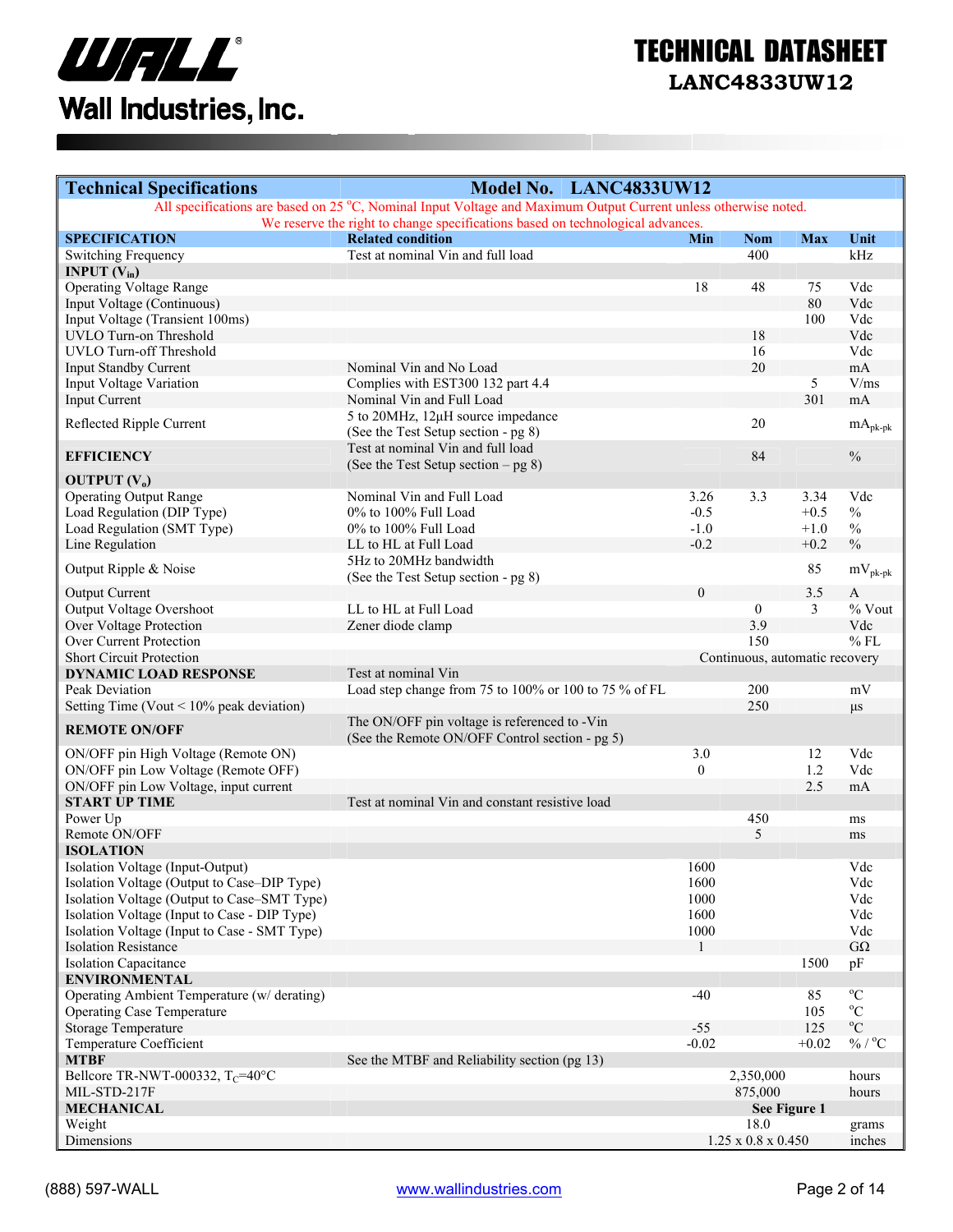

#### **Figure 1: Mechanical Dimensions**



Pin size is 0.02(0.5) Dia or 0.01 x 0.02 (0.25 x 0.50) Rectangular Pin

**Table 1**

| <b>Pin Connection</b> |               |     |               |  |
|-----------------------|---------------|-----|---------------|--|
| Pin                   | <b>Define</b> | Pin | <b>Define</b> |  |
|                       | <b>CTRL</b>   |     |               |  |
| 2                     | -Input        | 23  | +Input        |  |
| 3                     | -Input        | 22  | +Input        |  |
|                       |               |     |               |  |
|                       | NС            | 16  | -Output       |  |
| 11                    | <b>NC</b>     | 14  | +Output       |  |

1. **All dimensions are in Inches (mm)**  Tolerance: x.xx±0.02 (x.x±0.5) 2. Pin pitch tolerance ±0.014(0.35)





**Table 2**

| <b>Pin Connection</b> |               |               |               |  |
|-----------------------|---------------|---------------|---------------|--|
| Pin                   | <b>Define</b> | Pin           | <b>Define</b> |  |
|                       | <b>CTRL</b>   |               |               |  |
| 2                     | -Input        | 23            | +Input        |  |
| 3                     | -Input        | 22            | +Input        |  |
|                       |               |               |               |  |
| g                     | <b>NC</b>     | 16            | -Output       |  |
| 11                    | <b>NC</b>     | 14            | +Output       |  |
| <b>Others</b>         | <b>NC</b>     | <b>Others</b> | <b>NC</b>     |  |

1. **All dimensions in Inches (mm)** 

Tolerance: x.xx±0.02 (x.x±0.5)

2. Pin pitch tolerance ±0.014(0.35)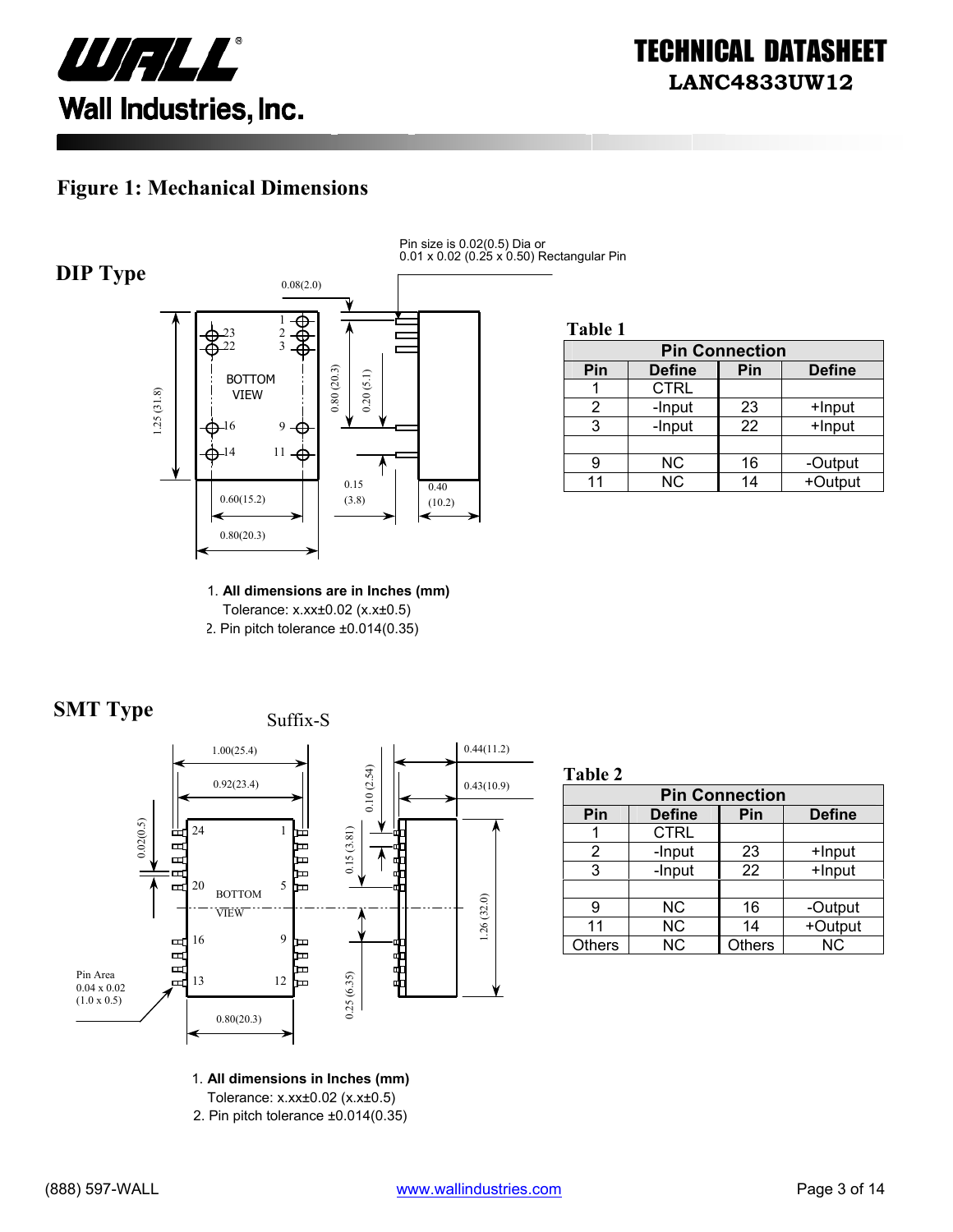

INICAL DATASI **LANC4833UW12** 

#### **DESIGN CONSIDERATIONS:**

#### **Output Over Current Protection**

When excessive output currents occur in the system, circuit protection is required on all power supplies. Normally, overload current is maintained at approximately 150% of rated current for the LANCUW12 single output series.

Fold back-mode is a method of operation in a power supply whose purpose is to protect the power supply from being damaged during an over-current fault condition. It also enables the power supply to operate normally when the fault is removed.

One of the problems resulting from over current is that excessive heat may be generated in power devices; especially MOSFET and Schottky diodes and the temperature of those devices may exceed their specified limits. A protection mechanism has to be used to prevent those power devices from being damaged.

The operation of fold back is as follows. When the current sense circuit sees an over-current event, the output voltage of the module will be decreased for low power dissipation and decrease the heat of the module.



#### **Output Over Voltage Protection**

The output over-voltage protection consists of an output Zener diode that monitors the voltage on the output terminals. If the voltage on the output terminals exceeds the over-voltage protection threshold, then the Zener diode clamps the output voltage.

#### **Input Source Impedance**

The power module should be connected to a low impedance input source. Highly inductive source impedance can affect the stability of the power module. Input external L-C filter is recommended to minimize input reflected ripple current. The inductor is simulated source impedance of 12µH and capacitor is Nippon chemi-con KZE series  $47\mu$ F/100V. The capacitor must as close as possible to the input terminals of the power module for lower impedance.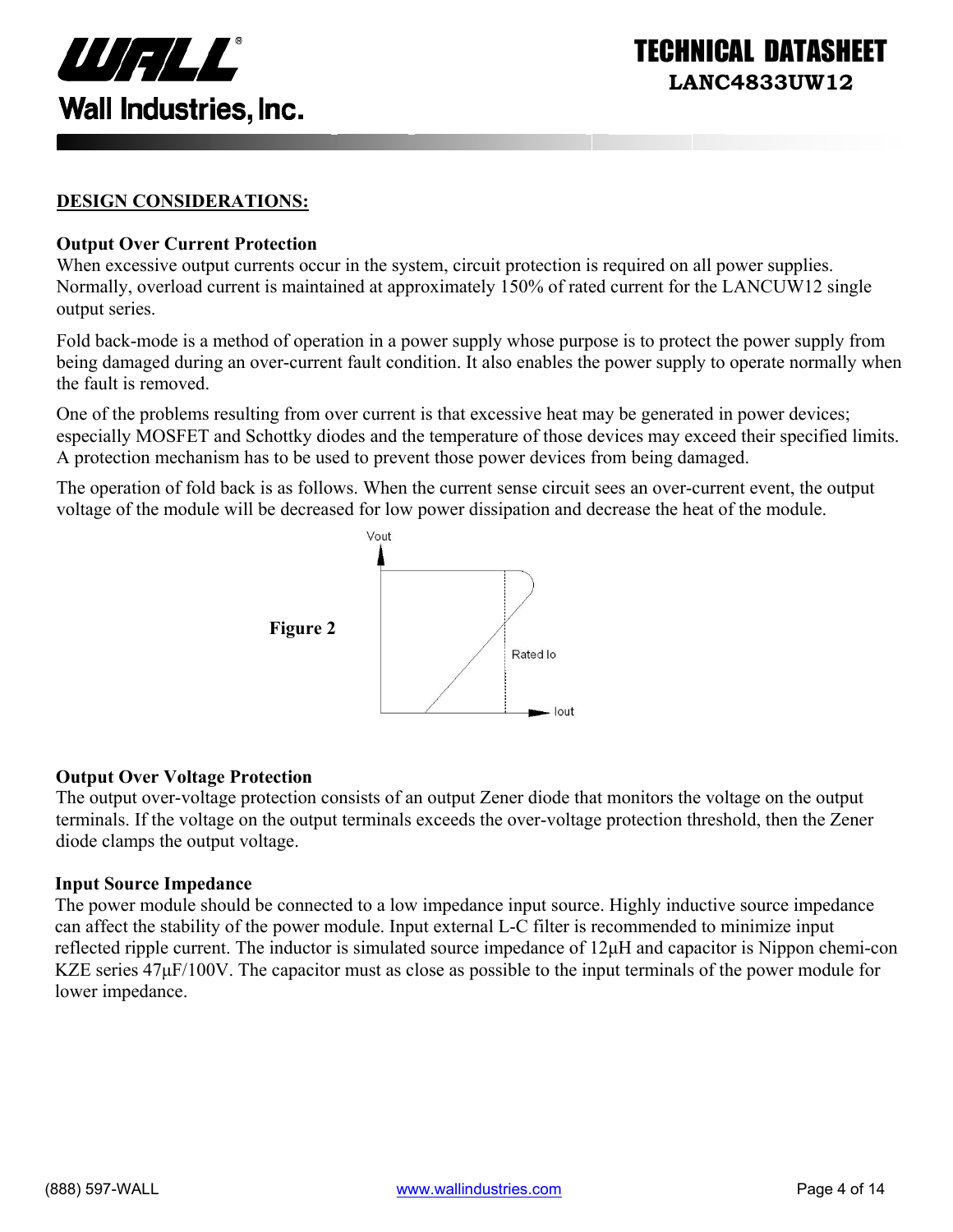

#### **Thermal Consideration**

The power module operates in a variety of thermal environments. However, sufficient cooling should be provided to help ensure reliable operation of the unit. Heat is removed by conduction, convention, and radiation to the surrounding environment. Proper cooling can be verified by measuring the point as the figure below. The temperature at this location should not exceed 105°C. When operating, adequate cooling must be provided to maintain the test point temperature at or below 105°C. Although the maximum point temperature of the power modules is 105°C, you can limit this temperature to a lower value for extremely high reliability.



#### **Remote ON/OFF Control**

The positive logic remote ON/OFF control circuit is included.

Turns the module ON during a logic High on the On/Off pin and turns OFF during a logic Low. The On/Off pin is an open collector/drain logic input signal (Von/off) that's referenced to GND. If not using the Remote On/Off feature, please open circuit between on/off pin and –input pin to turn the module on.

#### **Remote ON/OFF Implementation**



Level Control using TTL Output Level Control using Line Voltage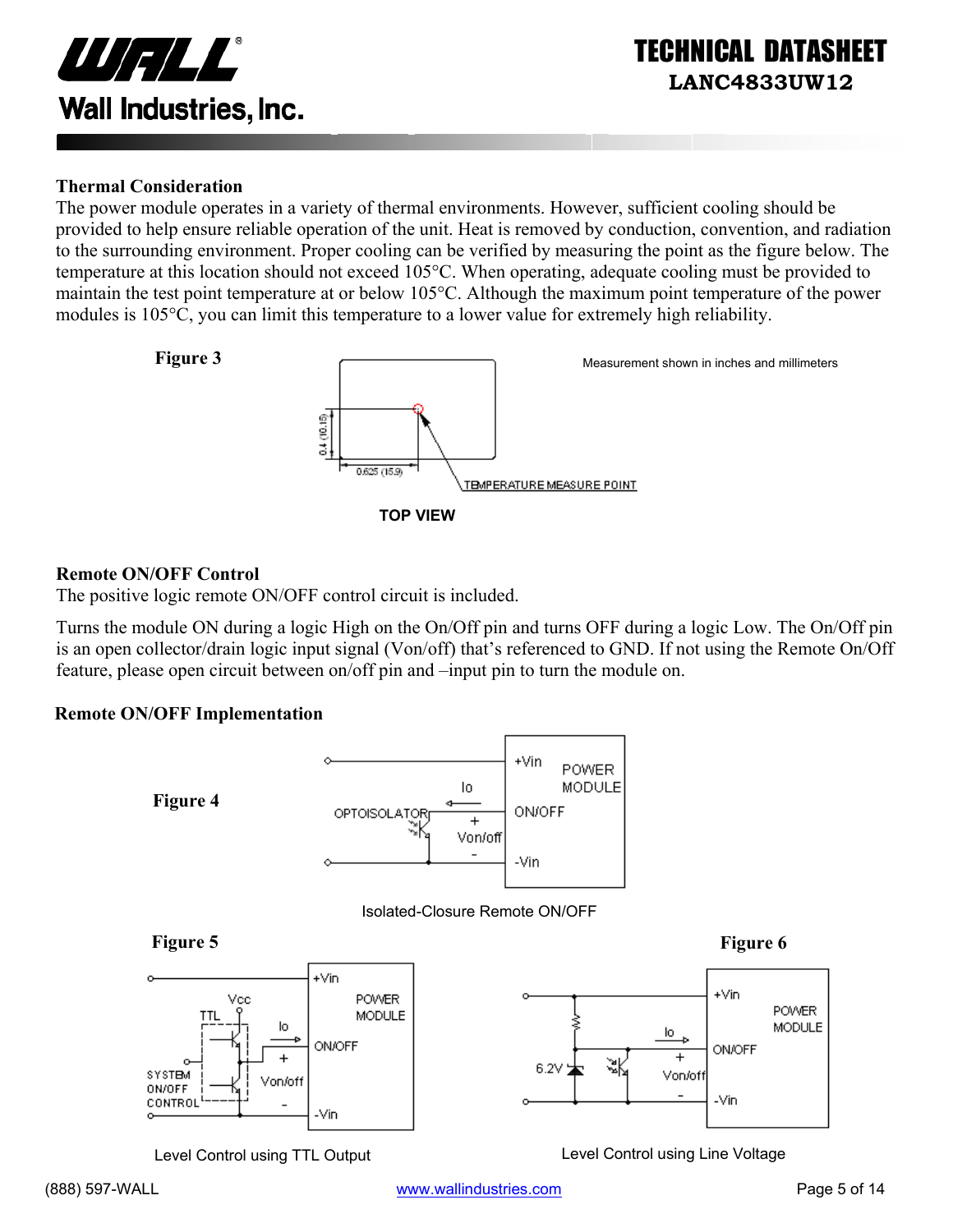



**Graph 3:** Output Power vs. Ambient Temperature & Airflow



**Graph 5:** Conducted Emission of EN55022 Class A (Nominal Vin and Full Load)



90 85 Efficiency (%) Efficiency (%) 80 75  $70$ ß5 60 18  $2d$ 30 36 42 48 54 60 86  $72$ 76





**Graph 6:** Conducted Emission of EN55022 Class B (Nominal Vin and Full Load)

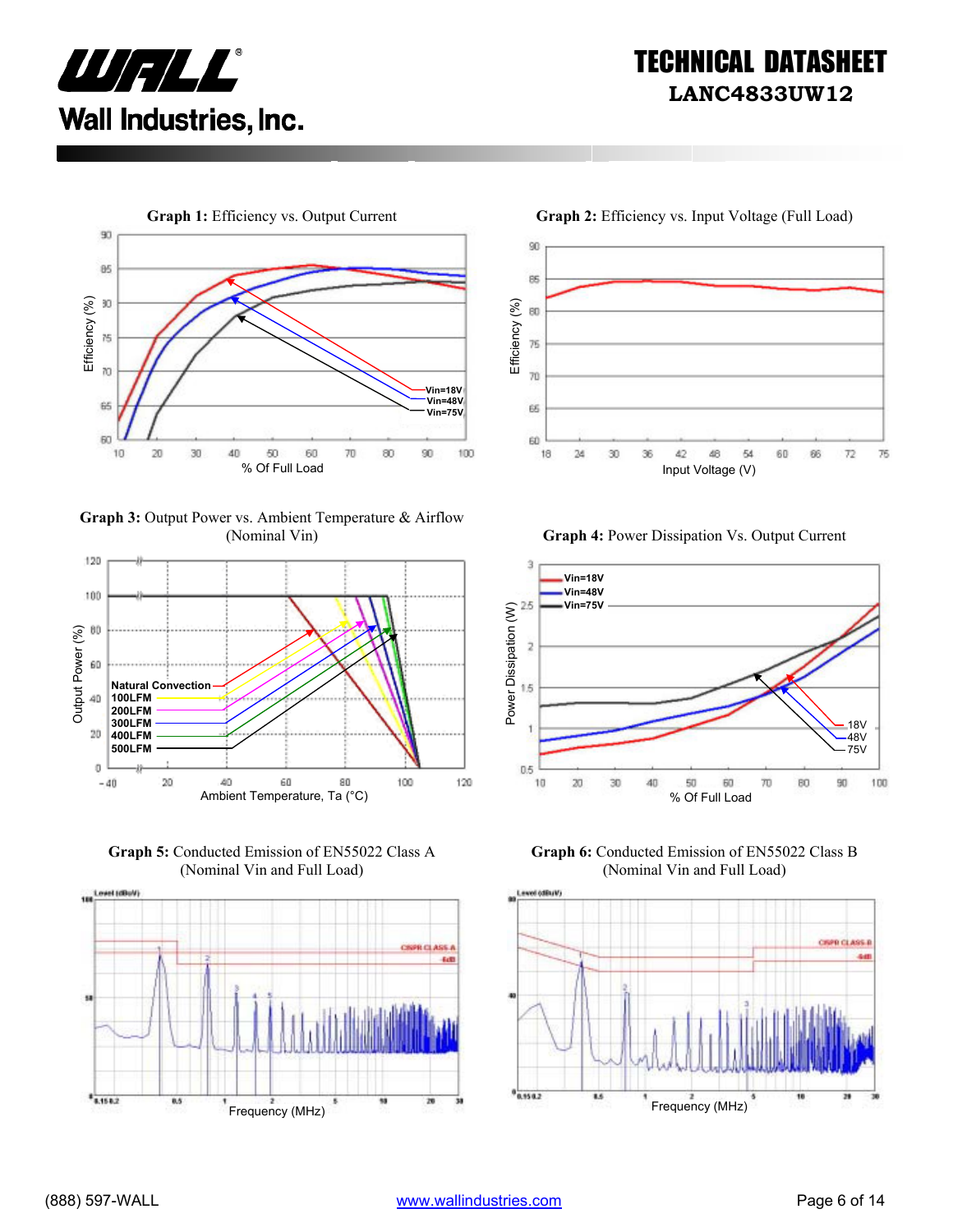

**Graph 7:** Typical Input Start-Up and Output Rise Characteristic (Nominal Vin and Full Load)



**Graph 9:** Using ON/OFF Voltage Start-Up and Vo Rise Characteristic (Nominal Vin and Full Load)





**Graph 10:** Transient Response to Dynamic Load Change from 100% to 75% to 100% of Full Load at Nominal Vin

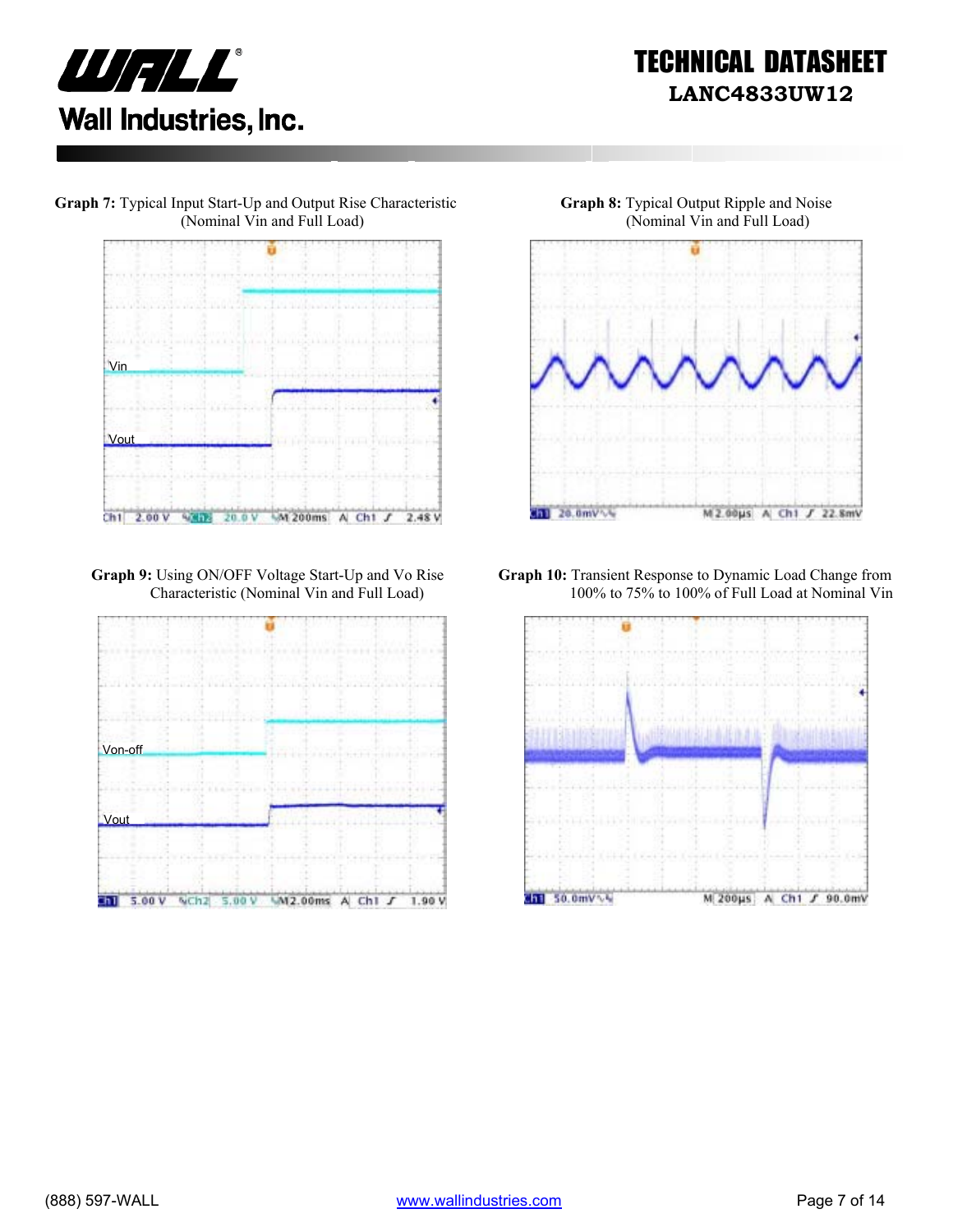

#### **TEST SETUP:**

The LANC4833UW12 specifications are tested with the following configurations:

#### **Input Reflected-Ripple Current Measurement Test Setup**



| ⊺Component l | Value | Voltage | <b>Reference</b>                |
|--------------|-------|---------|---------------------------------|
|              | 2uH   | ----    | $- - - -$                       |
|              | ⊦7uF  | 100V    | Aluminum Electrolytic Capacitor |

#### **Peak-to-Peak Output Ripple & Noise Measurement Setup**



#### **Output Voltage and Efficiency Measurement Setup**

**Figure 10** 



NOTE: All measurements are taken at the module terminals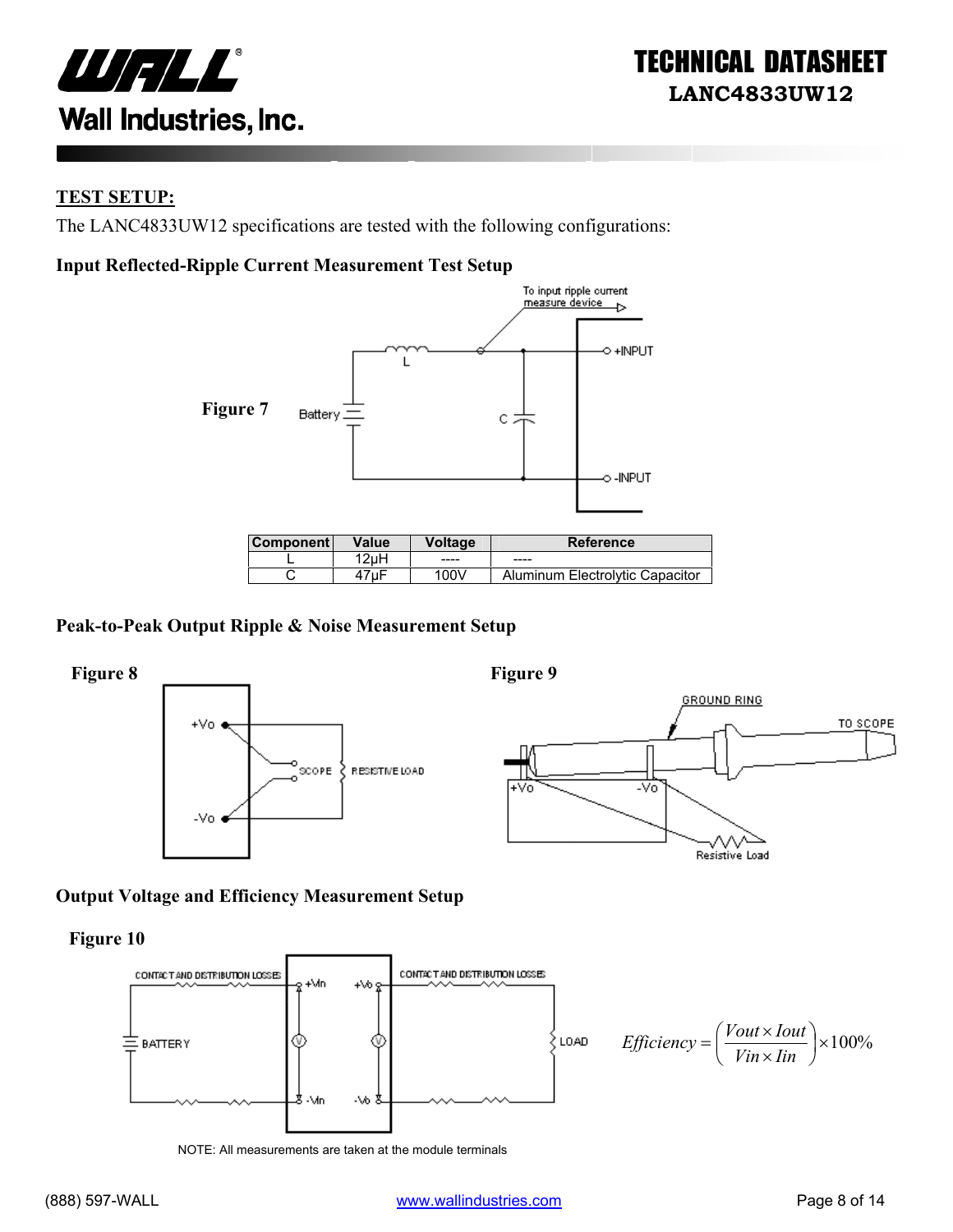

#### **EMC Considerations**



**Suggested Schematic for EN55022 Conducted Emission Class A Limits** 

To meet Conducted Emissions EN55022 CLASS A needed the following components:

| LANC24xxUW12                    |        |                |                  |
|---------------------------------|--------|----------------|------------------|
| <b>Component</b>                | Value  | <b>Voltage</b> | <b>Reference</b> |
| C <sub>1</sub>                  | 1uF    | 50V            | <b>1210 MLCC</b> |
| C <sub>2</sub> , C <sub>3</sub> | 1000pF | 2KV            | <b>1206 MLCC</b> |

#### **LANC48xxUW12**

| Component                       | Value     | <b>Voltage</b> | <b>Reference</b> |
|---------------------------------|-----------|----------------|------------------|
| C1                              | $0.47$ uF | 100V           | 1812 MLCC        |
| C <sub>2</sub> , C <sub>3</sub> | 1000pF    | 2KV            | <b>1206 MLCC</b> |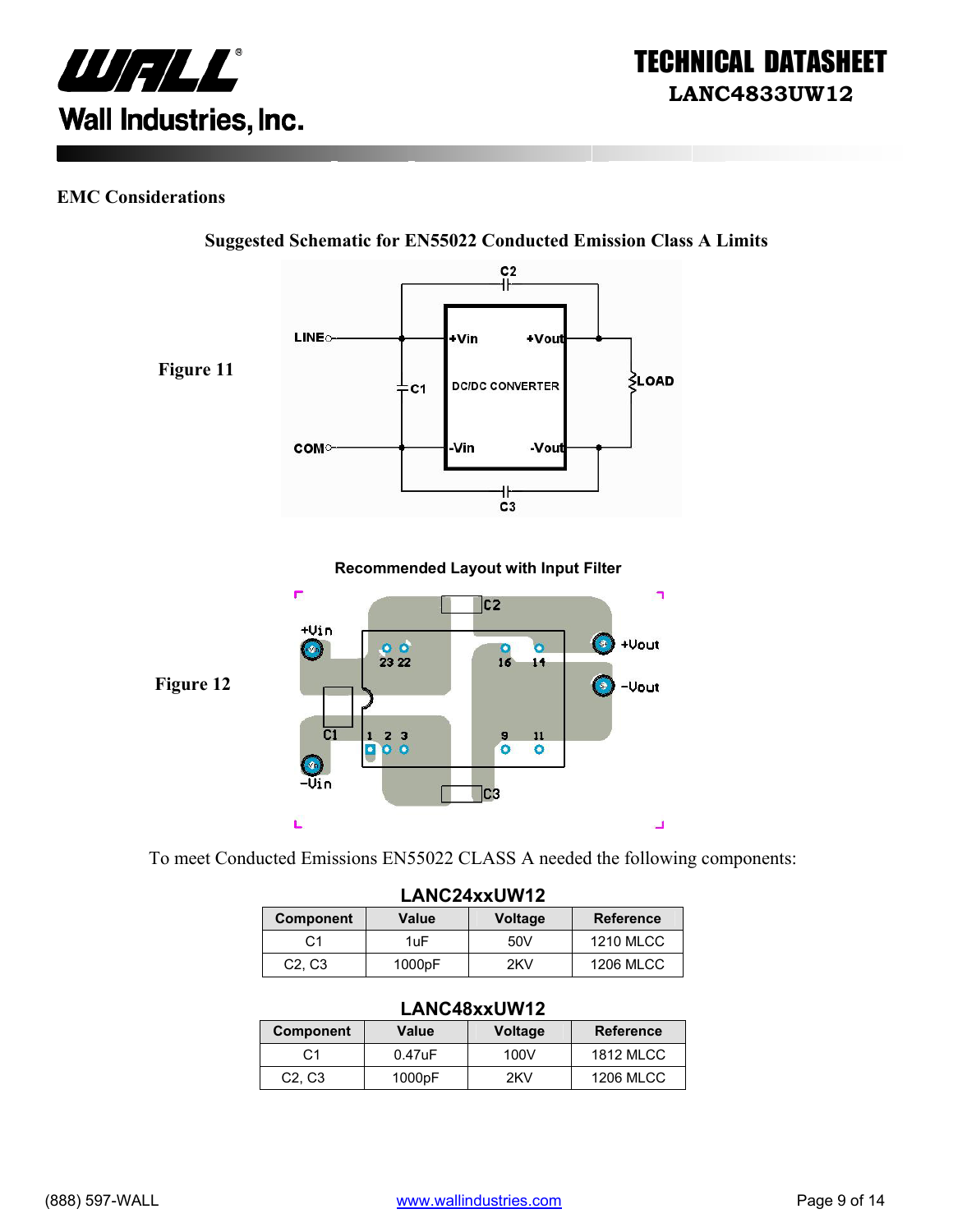



#### **EMC Considerations (Continued)**



**Recommended Layout with Input Filter** 



To meet Conducted Emissions EN55022 CLASS B needed the following components:

| LANC24xxUW12     |                     |                |                            |
|------------------|---------------------|----------------|----------------------------|
| <b>Component</b> | Value               | <b>Voltage</b> | <b>Reference</b>           |
| C1               | 4.7uF               | 50V            | <b>1812 MLCC</b>           |
| C3. C4           | 1000 <sub>p</sub> F | 2KV            | <b>1206 MLCC</b>           |
|                  | 325uH               | ----           | Common Choke, P/N: PMT-050 |

#### **LANC48xxUW12**

| <b>Component</b>                | Value              | Voltage | <b>Reference</b>           |
|---------------------------------|--------------------|---------|----------------------------|
| С1                              | $1.5$ u $F$        | 100V    | <b>1812 MLCC</b>           |
| C <sub>3</sub> . C <sub>4</sub> | 1000pF             | 2KV     | 1206 MLCC                  |
|                                 | 325 <sub>u</sub> H | ----    | Common Choke, P/N: PMT-050 |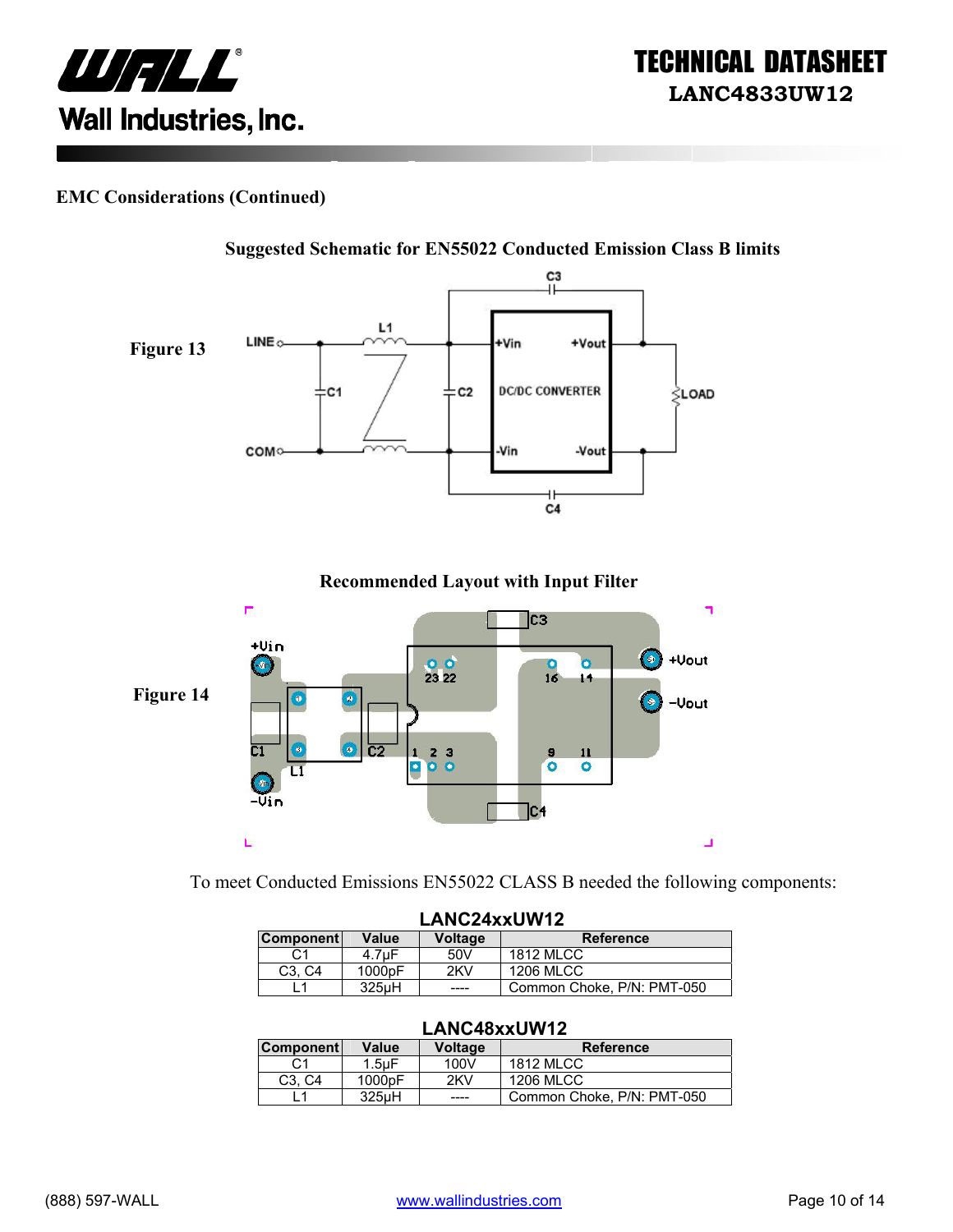



#### **Recommended Pad Layout for DIP Type**



 $0.18(4.57)$ o  $\vert$ 10X00.055±0.004<br>(01.4±0.1)(PAD)  $\bar{z}$  $23$   $\bullet$ | ) a—a<br>|*|* VIEW  $22\bigcirc$  $\overline{3}$  $0.70(17.78)$  $0.10(2.54)$ **TOP**  $10 \times \emptyset 0.028 \pm 0.004$ Ŧ VIEW 0.0393(1.0)MIN  $(\phi 0.71 \pm {}^{0.1}_{0})$ (HOLE)  $\mathbf 9$ 16 → æ  $14<sup>o</sup>$  $\mathbf{O}$ -11 A-A VIEW  $0.20(5.08)$  $0.60(15.2)$ 

#### **Recommended Pad Layout for SMT Type**

 $0.060(1.54)$  $0.485(12.32)$  $0.485(12.32)$  $0.100(2.54)$  $\overline{1}$  $24$  $0.150(3.81)$ **Figure 16** Ξ  $\blacksquare$ TOP Г VIEW  $0.250(6.35)$  $0.100(2.54)$ 12 13  $0.079(2.03)$  $1.05(26.67)$ 

1. **All dimensions in Inches (mm)** 

- 2. Pin pitch tolerance ±0.35mm
- 3. Tolerance: x.xx±0.02 (x.x±0.5) x.xxx±0.01 (x.xx±0.25)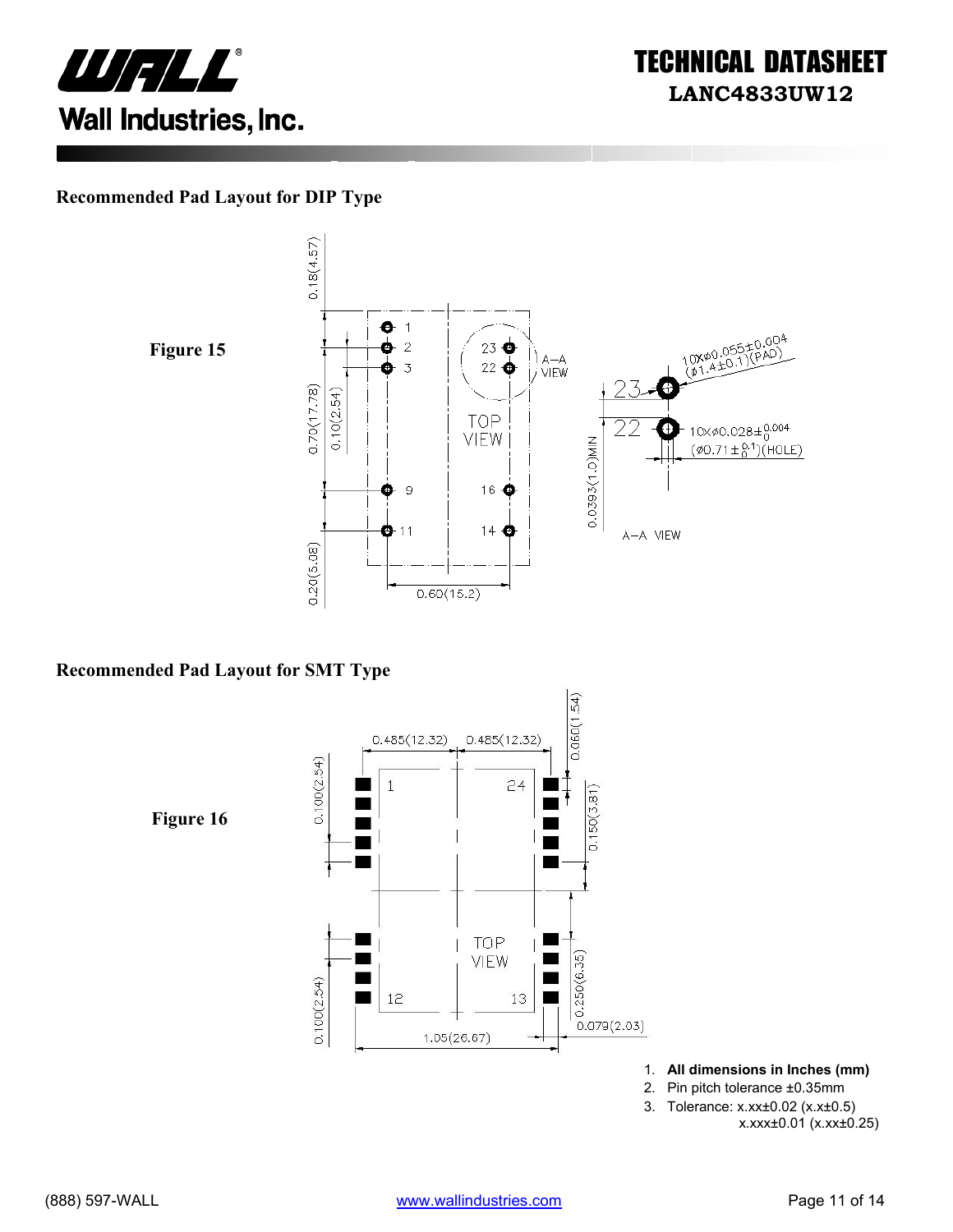

#### **Soldering and Reflow Considerations:**



**Lead Free Wave Solder Profile for DIP Type**

#### Preheat | Rise temp. speed: 3℃/sec max. Zone Preheat temp: 100~130℃ Actual Peak temp: 250~260°C<br>Heating Peak time (T1+T2 time) Peak time (T1+T2 time): 4~6 sec

#### **Lead free reflow profile for SMT type**



| Zone    | <b>Reference Parameter</b>     |
|---------|--------------------------------|
| Preheat | Rise temp. speed: 1~3°C/sec    |
| Zone    | Preheat time: 60~120sec        |
|         | Preheat temp.155~185°C         |
| Actual  | Rise temp. speed: 1~3°C/sec    |
|         | Melting time: 30~60 sec        |
|         | Melting temp: 217°C            |
| Heating | Peak temp: 230~240°C           |
|         | Peak time: 10~20 sec           |
| Coolina | Rise temp. speed: -1~ -5°C/sec |

Reference Solder: Sn-Ag-Cu; Sn-Cu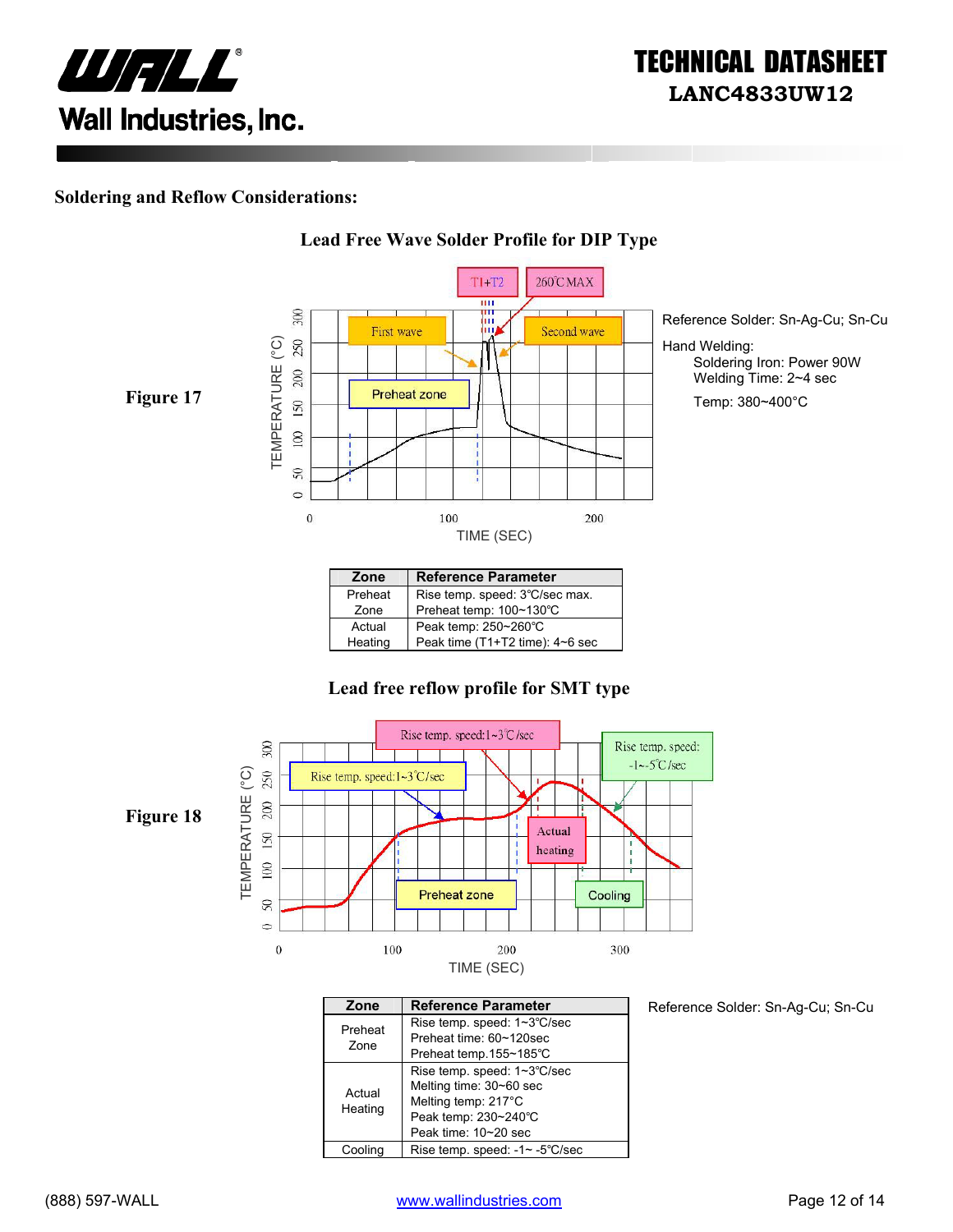

#### **Packaging Information:**



#### **Safety and Installation Instruction:**

#### **Fusing Consideration**

Caution: This power module is not internally fused. An input line fuse must always be used.

This encapsulated power module can be used in a wide variety of applications, ranging from simple stand-alone operation to an integrated part of sophisticated power architecture. To maximum flexibility, internal fusing is not included; however, to achieve maximum safety and system protection, always use an input line fuse. The safety agencies require a normal-blow fuse with maximum rating of 3A. Based on the information provided in this data sheet on Inrush energy and maximum DC input current; the same type of fuse with lower rating can be used. Refer to the fuse manufacturer's data for further information.

#### **MTBF and Reliability**

The MTBF of the LANCUW12 single output series of DC/DC converters has been calculated using Bellcore TR-NWT-000332 Case I: 50% stress, Operating Temperature at 40°C (Ground fixed and controlled environment). The resulting figure for MTBF is  $2.35 \times 10^6$  hours.

MIL-HDBK 217F NOTICE2 FULL LOAD, Operating Temperature at 25°C. The resulting figure for MTBF is  $8.745 \times 10^6$  hours.